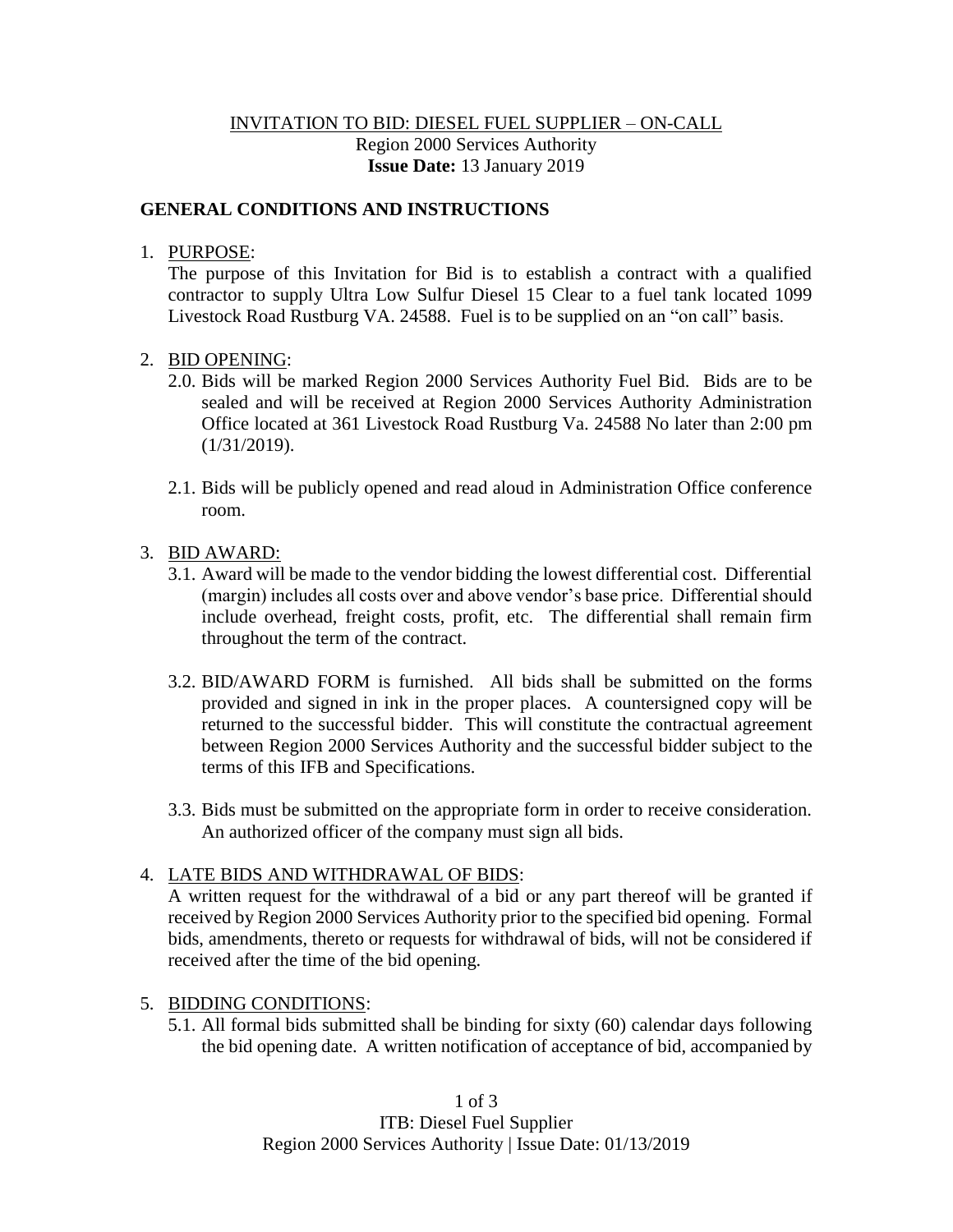a countersigned copy of the Bid/Award Form, deemed to result in a binding contract.

- 5.2. If a contract (s) is to be awarded, it will be awarded to the lowest responsive and responsible bidder as determined in accordance with the provisions of the Virginia Public Procurement Act.
- 5.3. Region 2000 Services Authority reserves the right to reject any or all bids, and waive any and all informalities in bids received whenever such rejection or waiver is deemed in the sole opinion of Region 2000 Services Authority to be in its best interest.
- 5.4. In the event of a tie bid, Region 2000 Services Authority shall give preference to vendors located within the boundaries of Region 2000. Further, if a tie exists between two vendors located within the Region, a coin flip shall decide the award.

# 6. TERM OF CONTRACT:

The contract shall begin on (3/1/2019) and shall initially end on (3/1/2021). At the end of the initial contract term, if agreeable to the Contractor and Region 2000 Services Authority, the contract may be extended to an additional two (2) year contract term. The "Agreement to Extend" for the additional two (2) years contract term must be signed by both parties no later than ninety (90) days prior to the end of the initial contract period. If the "Agreement to Extend" is not signed by both parties, the contract shall expire at the end of the initial period and will be re-bid.

#### 7. PAYMENT OF INVOICES:

- 7.3. Invoices, with delivery tickets, are to be submitted monthly to Region 2000 Services Authority 361 Livestock Road Rustburg VA 24588. The invoices shall reflect delivery location, base price (lowest buying price per gallon available to Contractor), name of Contractor's supplier, and terminal location on date of delivery to Region 2000 Services Authority, plus differential to equal total cost per gallon.
- 7.4. Region 2000 Services Authority reserves the right to contact the terminal location to verify base price at any time during the contract period.
- 7.5. Region 2000 Services Authority is tax-exempt from payment of Federal Excise Tax and State and Local Sales and Use Tax on all purchases for its use or consumption. Tax exemption certification will be furnished upon request.

#### 8. PAYMENT:

Region 2000 Services Authority's standard payment is thirty (30) days following receipt of invoice, or goods and services, whichever is later.